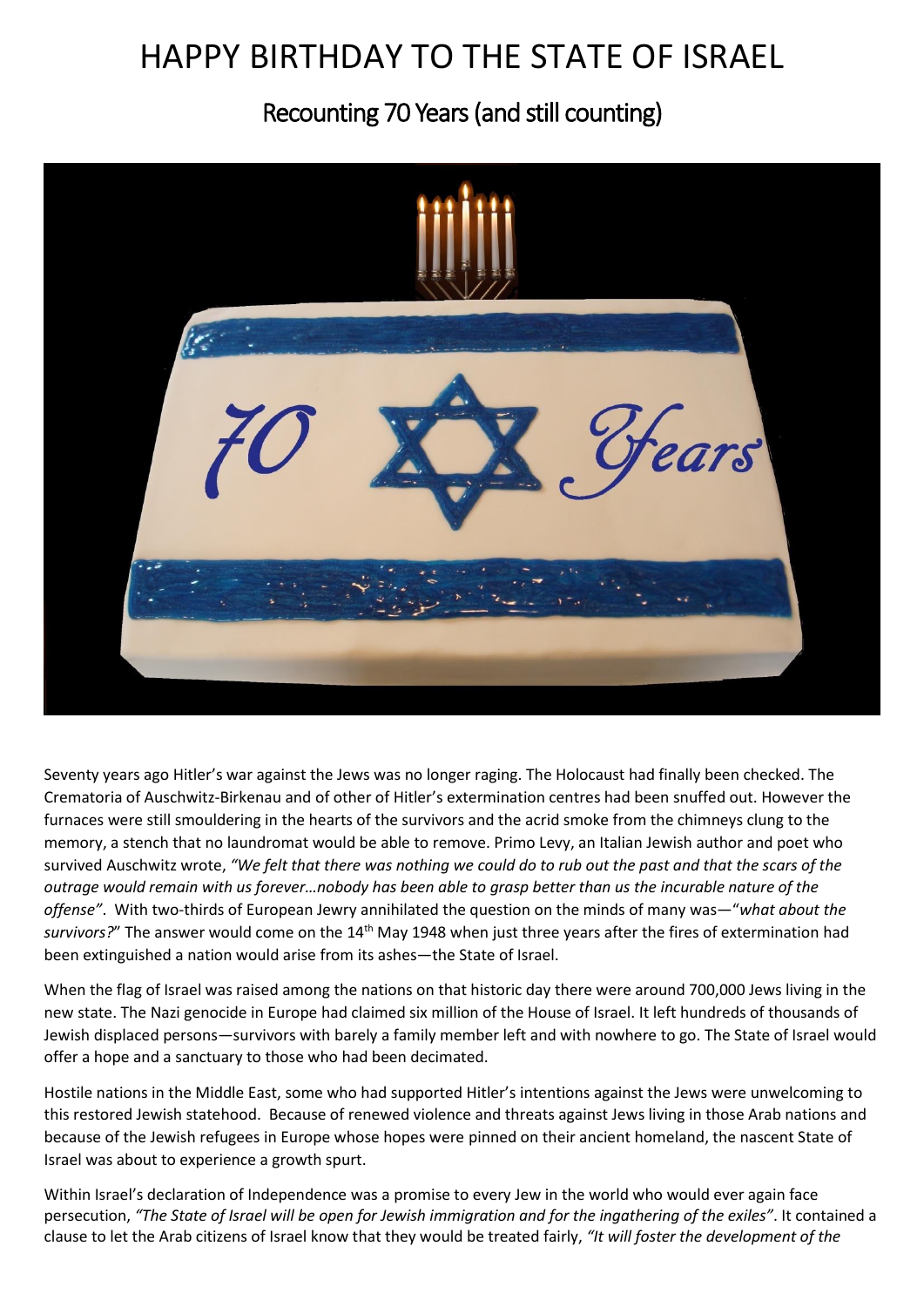*country for the benefit of all…it will guarantee complete equality of social and political rights to all of its inhabitants irrespective of religion, race or sex".* Such declarations, uttered by David Ben-Gurion the first PM, helped shape Israel into the bastion of freedom and democracy she is today—democratic values that all of her critical Arab and Islamic neighbours still have to match.

Despite the misinformation campaign against the Jewish state the fact is that Israel has lived up to its declaration of Independence. Israel is the only true democracy in the Middle East whose values best reflect what we hold dear in the West. The distortion of facts and misinformation put out by Israel's detractors and swallowed so gullibly by the media at large have made Israel look like the bad guy—this is untrue. Where are the reports on Syrian casualties being treated in Israeli hospitals by caring Israeli doctors and nurses? Or the strenuous attempts taken by the Israel Defence Forces to ensure as much prevention as possible to protect innocents from being targeted in their responses to enemy aggression? Or of the Palestinians crossing into Israel on a daily basis for employment?

Perhaps Israel's best defence in answer to those detractors are the testimonies of Arabs who are very happy with the State of Israel. One Arab journalist in Israel said, "*If I were given the choice, I would rather live in Israel as a second class citizen than as a first class citizen in Cairo, Gaza, Amman or Ramallah.*" Ishmael Khaldi, a high-ranking Muslim Arab in the Israeli Foreign Service said, "*By any yardstick you choose…Israel's minorities fare far better than any other country in the Middle East".* An Israeli Arab woman whose son sparked controversy when he spoke out in defence of Israel said regarding the false accusation that Israel is an apartheid state, *"Apartheid! That would mean separate buses for Jews and Arabs. Does such a thing exist here? Or segregated coffee shops. Does that exist here? These accusations need to stop. We coexist excellently. Together we will go through fire and water, Arabs and Jews. I reject everything that they say about Israel because I live here and I know what I am talking about. And I say this as an Arab woman, a Muslim and a proud Israeli."* Israel's critics could sort out their own failings before pointing the finger hypocritically at Israel.

Within three and a half years of its birth, by the end of 1951, the Jewish population of Israel doubled. Many of the Jewish survivors from Europe and the Jewish outcasts from the Middle East found a new hope, a hot meal, a warm bed, open arms and a "*Shalom"* in the land of their forefathers. As they disembarked at the seaports and airports of Israel it was to the tune of their national anthem*, "Our hope has not been exterminated—our two-thousand year old hope to be a free people in our land—the land of Zion and Jerusalem".*

But the new nation was going to be tested and forged in the furnace of affliction as the surrounding nations would mobilise their armies to put a stop to what the U.N. had agreed should happen (UNGA Res. 181). This was Israel's first test. Could she survive an onslaught by the regular armies of half a dozen nations when she herself was desperately looking for guns to defend herself let alone trained people to use them? If the birth of the State so soon after the massacre in Europe was a miracle, then a second miracle also occurred—a tiny nation still learning how to defend itself managed to stay the hand of a coalition of angry nations who sent their regular armies to destroy her. Six thousand Israelis would pay with their lives in this War of Independence—the first of many defensive wars. The Jewish people had decided that when faced with the odds it was better to lose six thousand fighting for a nation that wanted them, than to lose six million in nations where they were not welcome. Up until this point they had been the victims of vicious circumstances and despots. From now on they would become the victors no matter what the odds. They only had two choices—it was either win or die.

In the Yom Kippur War of October 1973, Israel's most painful to date, a combined and well organised attack on Israel's southern and northern fronts by Egypt and Syria (fully backed by the might of the Soviet Union) resulted in the equivalent of all the forces of NATO in Europe attacking Israel at the same time. It was the holiest day of the year for the Jewish State—the day when many in the nation fast. The attack came at 2:00 PM in the afternoon of October 6 as many were in their synagogues praying. The citizens of Israel would desperately replace their religious shawls for battle kits as the greatest artillery bombardments since the Second World War were taking place on both of Israel's fronts. As Israel reeled under the onslaught in the first few days, Golda Meir the Prime Minister summed up the resolve of a battle weary nation when she addressed the world's media:

*"This People, small as it is, surrounded as it is by enemies, has decided to live. And if we have to pay the price for living, we have to pay it. This is not a people that can give in. And we know that giving in means death, means destruction, of our sovereignty, and physical destruction of our entire people. We will not be destroyed. We dare not be destroyed. Therefore the spirit of our men on the front, the spirit of our people in every home, in every city, in every village, is a spirit of a people who hates war, but knows that in order to live, it must win the war that has been forced upon it".*